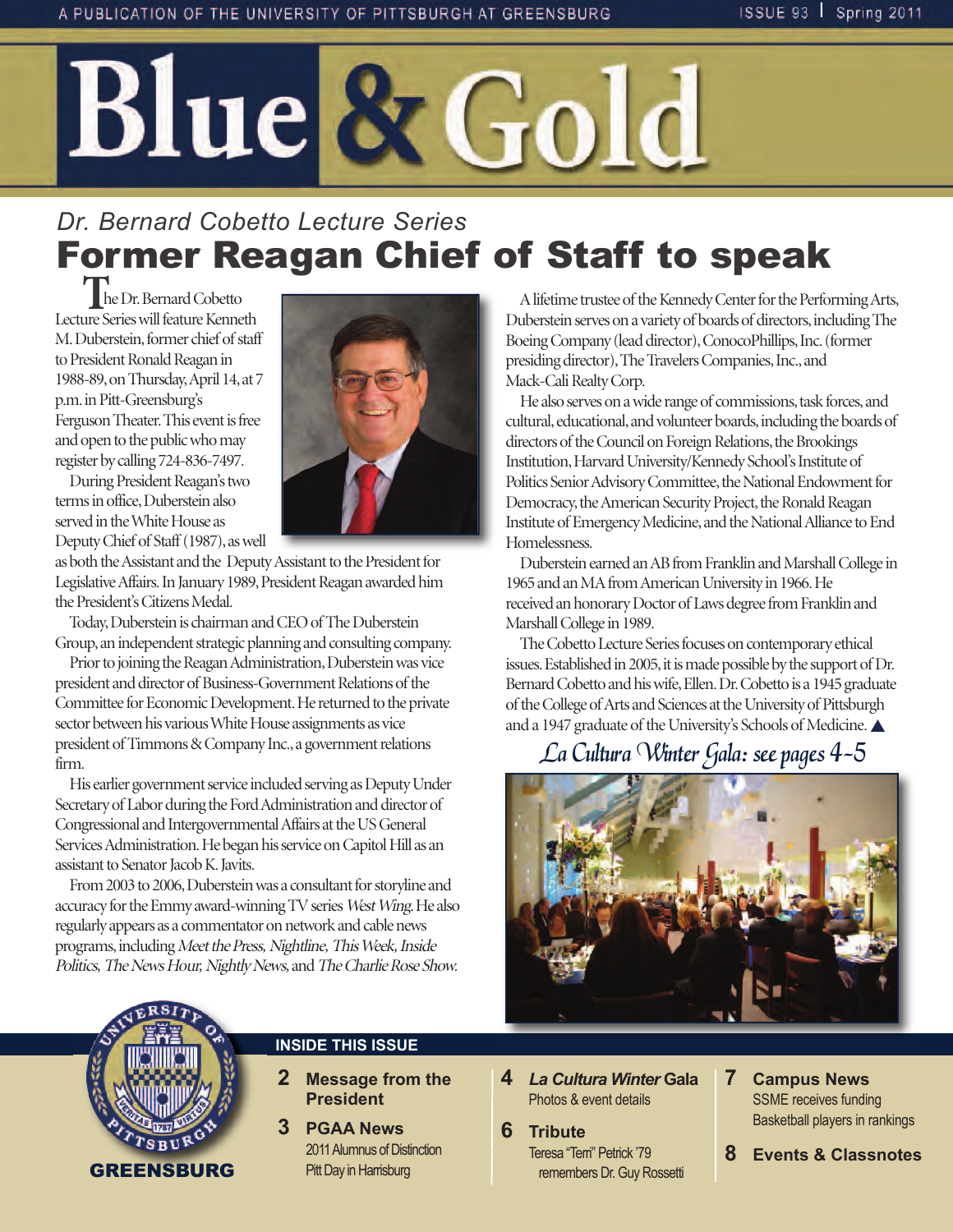# *lessage*<br>from the President

 **A**s the snow melts from the campus grounds, we eagerly await the flowering of new trees and shrubs planted this fall under the direction of the Campus Beautification Circle. Key areas of campus, including the entry area to the Mary Lou Campana Chapel and Lecture Center, were targeted this past fall for new plantings and the installation of teak benches that will make Pitt-Greensburg even more appealing to students, faculty, staff, and visitors.



Spring also brings with it a flurry of activities and events. I invite you to join us for the events highlighted in this issue of Blue & Gold, as well as to join us for other events you will find detailed at www.greensburg.pitt.edu. Please watch for information about the ribbon-cutting ceremony for the new women's softball field and the groundbreaking ceremony for the new Sustainable Office and Classroom (SOC) building, both planned for later this spring.

In particular, I'd like to extend an invitation to you to join us for the annual Pitt Day in Harrisburg. This is one way we can reach out to our state legislators and discuss the challenges that every campus in the University of Pittsburgh system is facing. I encourage alumni and students to take advantage of the arrangements being made by our Office of Alumni Affairs and the Oakland Government Relations Office to travel to Harrisburg so you can share how Pitt-Greensburg has been instrumental in your success. It is important that we convey those stories to not only our legislators but also to our family, friends, and associates.

I also encourage you to attend the Dr. Bernard Cobetto Lecture Series on April 14, when Kenneth Duberstein, former chief of staff for President Reagan, will speak. His insights on the challenges facing our state and federal government should prove to be quite enlightening.

We are pleased to have two alumni share their stories with us in this issue of Blue & Gold, too. Congratulations to Jerry Fedele '75, who was named the 2011 PGAA Alumnus of Distinction, and thank you to Teresa "Terri" Petrick '79, who graciously has shared her tribute to Dr. Guy Rossetti with our readers in this issue.

Sharon P. Smith

Sharon P. Smith, PhD President

#### University of Pittsburgh at Greensburg

Blue & Gold is published by the Office of University Relations and Institutional Advancement.

> 150 Finoli Drive, Lynch Hall 203 Greensburg, PA 15601 724-836-7497

upgmedia@pitt.edu www.greensburg.pitt.edu

#### Advisory Board

Spring 2011

Laura Wagner Aftosmis Gary A. Amelio, Esq. David G. Assard Barbara J. Christner, Esq. Hon. John J. Driscoll David M. Hanna H. Phipps Hoffstot III Michael T. Lordi, Esq. Jennifer A. Miele Paul G. Nickoloff Bernard North

Anthony M. Perricelli Hon. Debra A. Pezze Robert Rogalski, Esq. Steve Ryan Jr. Clarence B. Smail Jack D. Smith, MD Louis T. Steiner Michael J. Stewart, Esq. A. David Tilstone (Chair) Ernest Vallozzi Thomas M. Yarabinetz

Emeritus

Robert H. Davis Jack H. Millstein Jr. Joseph V. Morford Jr.

William A. Roach John A. Robertshaw Jr. Louis A. Steiner

Mike Bellotti Brandi S. Darr Frank D. Wilson, PhD

Ex-Officio Amber A. McAlister, PhD Mary Lynn Yothers, DC

#### President's Cabinet

Sharon P. Smith, PhD President

Joyce E. Bucchi Director, Human Resources

Rick A. Fogle Dean of Student Services

Susan M. Isola Director, Media Relations

J. Wesley Jamison, PhD Vice President for Academic Affairs

Jodi B. Kraisinger Director, University Relations and Institutional Advancement

William E. Martin Director, Computing Services and Telecommunications

> Dean E. Nelson, PhD Assistant Vice President for Academic Affairs

Carl A. Rossman Vice President for Administrative Affairs

Photo credits: University of Pittsburgh at Greensburg

The Blue & Gold is published for alumni and friends of the University of Pittsburgh at Greensburg. Questions and comments should be directed to the Office of University Relations and Institutional Advancement.

The University of Pittsburgh at Greensburg is an affirmative action, equal opportunity institution.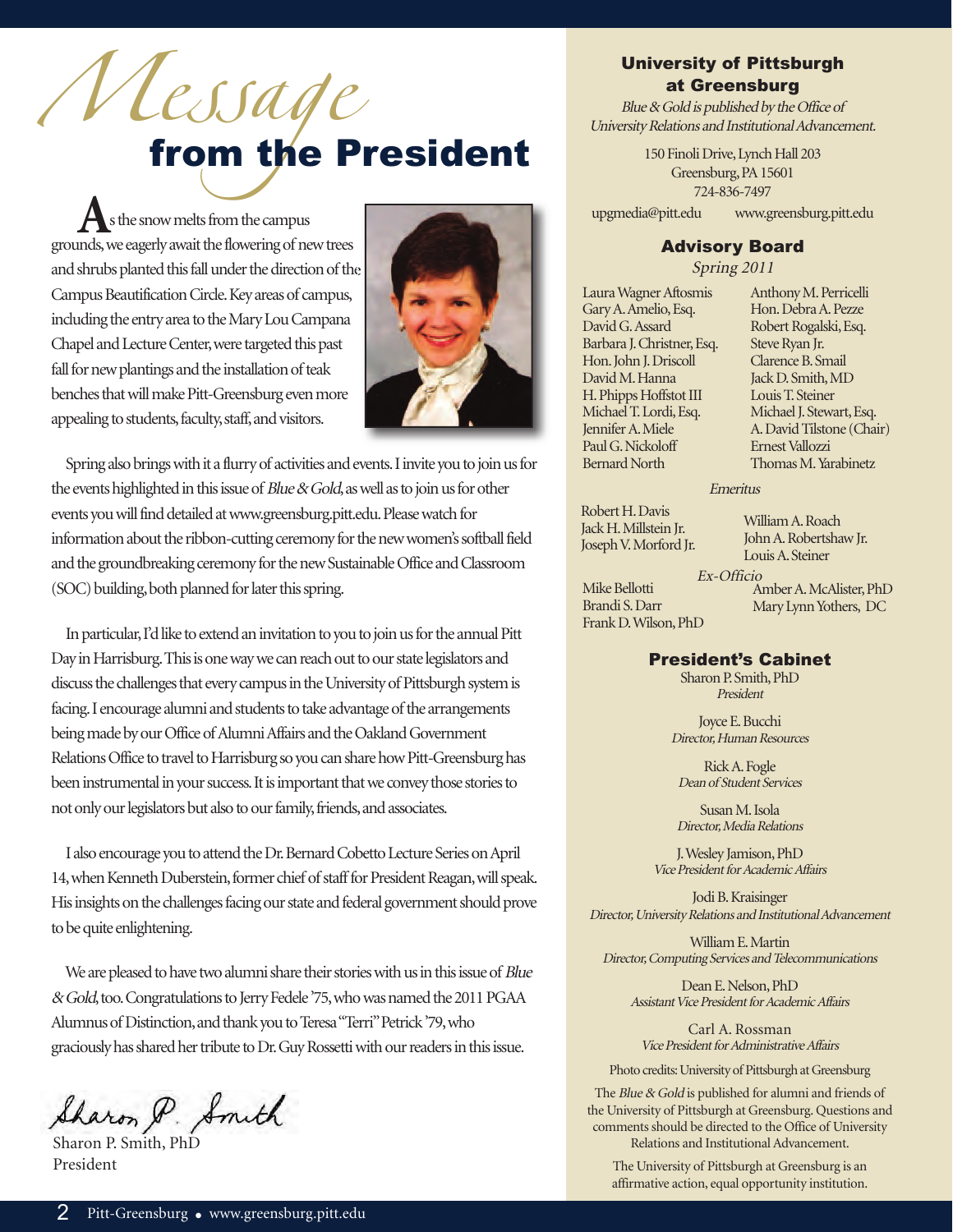# PGAA Alumnus of Distinction: Jerry Fedele



**T**he Pitt-Greensburg Alumni Association (PGAA) has named Jerry J. Fedele its 2011 Alumnus of Distinction. Fedele will receive a certificate of recognition at the 2011 Commencement ceremony, set for Saturday, April 30.

The PGAA Alumnus of Distinction award recognizes excellence among alumni at the University of Pittsburgh

at Greensburg based on an outstanding level of professional achievements, service to the community, service to the University of Pittsburgh, special recognition or honors, and other special efforts or success.

"We are pleased to be able to recognize Jerry with the PGAA Award of Distinction," said Mary Lynn Yothers, DC, president of the PGAA. "His accomplishments are an illustration of the level of success graduates of Pitt-Greensburg have attained."

Fedele is a 1975 graduate of the University of Pittsburgh with a BS in mathematics and minors in English and philosophy. While pursuing his bachelor's degree, he was a student at Pitt-Greensburg during his freshman and sophomore years (1971 to 1973).

Fedele went on to graduate magna cum laude and as the class valedictorian with a juris doctorate from the Duquesne University School of Law in 1980. He then earned an MBA from the University of Pittsburgh's Joseph M. Katz School of Business in 1986, where he was inducted into the Beta Gamma Sigma International Honor Society.

Fedele, a native of Greensburg, PA, resides in Boca Raton, FL, where he has served as president and chief executive officer of the Boca Raton Regional Hospital since 2008. At Boca Regional, he led a restructuring initiative that generated operating improvements of \$60 million over 18 months resulting in the first operating profit in six years for the 400-bed hospital.

The hospital currently generates \$360 million in annual revenue and has been ranked by HealthGrades among the top 5 percent of all hospitals in the United States for seven consecutive years. Several clinical programs including cardiac surgery, cardiology, and stroke care are all ranked by HealthGrades as number one in the state of Florida, and gastrointestinal care as number two in the state of Florida. Additionally, Boca Regional maintains tertiary level programs in oncology and women's care that are nationally recognized.

Prior to his move to Florida in 2008, Fedele served in various capacities with West Penn Allegheny Health System. He served as president and chief executive officer (2003 to 2007) and implemented a five-year plan to recover from a \$90 million loss incurred by Allegheny General Hospital and achieved the first system profit in 2003. Under his leadership, Allegheny General attained nationally recognized quality performance for eliminating central-lineassociated-blood infections and materially reducing ventilatorassociated pneumonia in cardiac ICU. Fedele also implemented a process known as the "Extreme Hospital Makeover" to achieve rapid cycle improvements in operations, quality, and satisfaction utilizing the Toyota Production System and Six Sigma strategies.

Active in his community, Fedele is a member of the boards of directors of VHA Southeast, the Boca Raton Chamber of Commerce, and the Professional Golf Association's annual Allianz Tour Event. He was a dancer in the 2010 George Snow Scholarship Fund Boca Ballroom Battle and is co-chair of the 2011 event. Recently, Fedele was recognized by the Boca Raton Rotary as a recipient of the OPAL Award for outstanding achievement in Health and Medicine.

He and his wife, Terry, have three children. Katie is an investment banker with CitiBank in New York City, Jeff is an auditor with Deloitte and Touche in Pittsburgh, and Andy is an auditor with KPMG in Chicago.

To read more about Fedele's accomplishments, please visit the News section at www.greensburg.pitt.edu.

## Pitt Day in Harrisburg planned

**M**embers of the University of Pittsburgh community will visit with state legislators on Tuesday, April 5, during the annual "Pitt Day in Harrisburg." While there, the Pitt-Greensburg Alumni Association will host a special reception for Pitt-Greensburg alumni and constituents.

For more than 15 years, "Pitt Day in Harrisburg" has given members of the General Assembly an opportunity to talk with alumni, faculty, and students about their work and to gain a firsthand perspective of the challenges and changes facing public higher education. Members of the Alumni Legislative Network (ALN) have annually traveled to Harrisburg in order to meet with elected officials and to be the voice of Pitt.

To learn more about how you can participate in "Pitt Day in Harrisburg," contact the Office of Alumni Affairs at 724-836-7496 or upgalum@pitt.edu. ▲



Legislative Breakfast: **Dr. Smith hosted a breakfast for regional legislators in December 2010. Attending the event were (from left) Lou Lazzaro, deputy chief of staff, Congressman Tim Murphy's Westmoreland District Office; Dr. Mary Lynn Yothers, president, PGAA; Dr. Smith; Representative Tim Krieger, Pennsylvania House of Representatives; Paul A. Supowitz, vice chancellor for Governmental Relations, University of Pittsburgh; and Charles McGlaughlin, director for Commonwealth Relations, University of Pittsburgh.**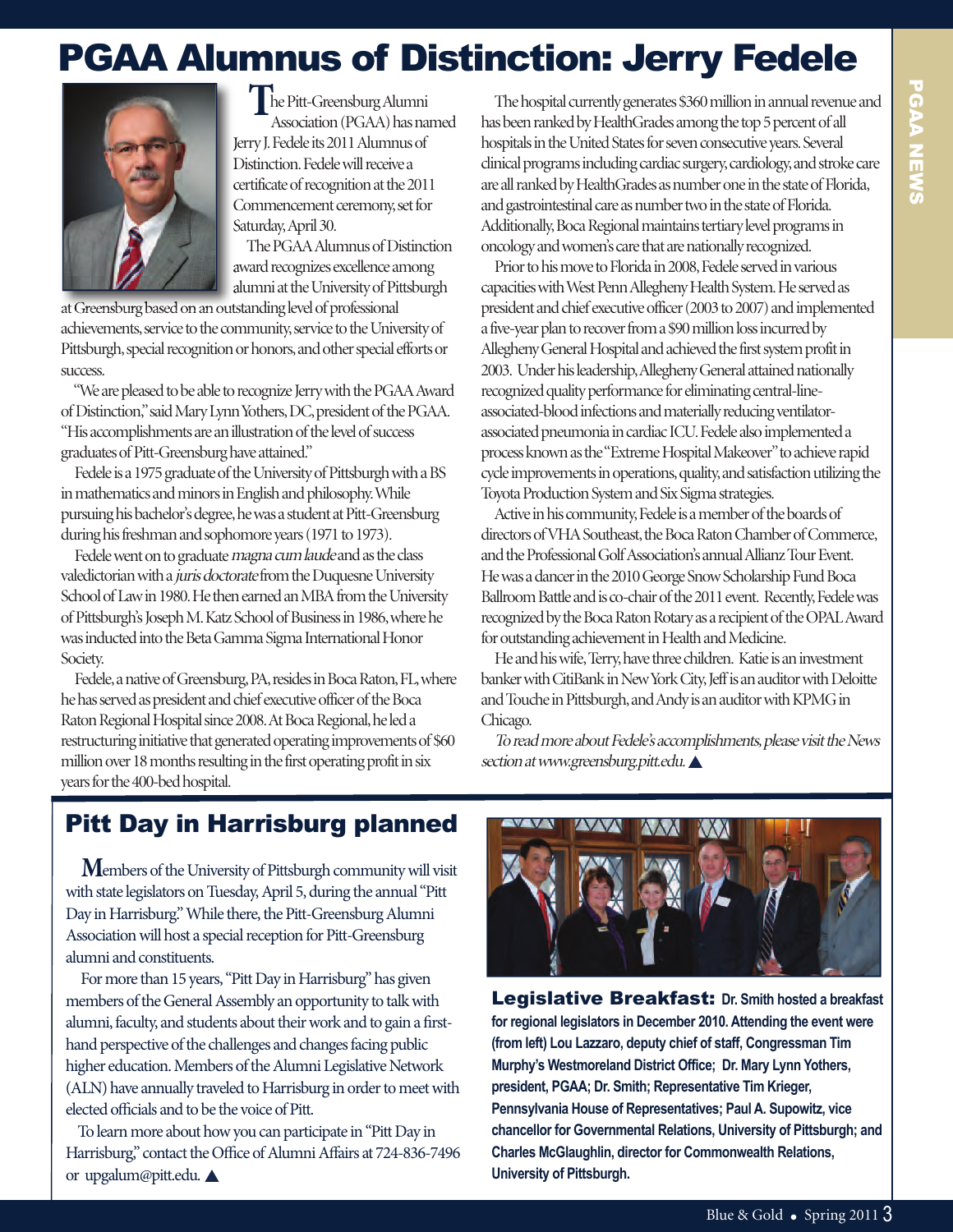# 2011 La Cultura winter Gala provided

**N**early 150 guests attended the 2011 La Cultura Winter Gala at Pitt-Greensburg on January 15. This year's theme was "Sparkling Reflections: the 10th Anniversary." Proceeds from this event benefit the President's Scholarship Fund.

A retrospective display of the past La CulturaWinter Galas greeted guests in the lower level of Millstein Library during the cocktail hour. Tall, silver candle holders graced the area, adding elegance to the space. A faceted ice sculpture, designed by **Mark Henry**, executive chef at the Tree Top Restaurant in Polymath Park Resort, specifically for the event, was showcased on Millstein Library's new patio.

Guests moved upstairs for dinner amid the reflective sparkle of a rotating glitter ball suspended from the Millstein Library ceiling just for the Gala. Executive Chef **Richard McMahon** and his staff presented a classic menu, courtesy of Chartwells.

**Jennifer Miele**, WTAE Westmoreland County Bureau Chief and member of the Pitt-Greensburg Advisory Board, served as mistress of ceremonies. **David Tilstone**, chair of the Advisory Board, gave the toast.

Dr. Sharon P. Smith, president of Pitt-Greensburg, offered brief comments that included recognition of Advisory Board members in attendance: Laura Wagner Aftosmis, David Assard, Barbara **Christner, David Hanna, Michael Lordi, Paul Nickoloff, Robert Rogalski, Bud Smail, Michael Stewart,** and **David Tilstone**. She also thanked table sponsors **ADT International Consulting; David Assard; Elliott Group; Excela Health; First Commonwealth Bank; the Pitt-Greensburg Alumni Association; Revest Properties; Stewart, McArdle, Sorice, Whalen, Farrell, Finoli, and Cavanaugh; the Tribune Review; and Dr. Thad Zaleskiewicz, professor emeritus.** 

Highlighting the evening's activities was a special elimination drawing for a two-strand, briolette-cut, gemstone necklace featuring black spinel, topaz, freshwater pearls, and sterling silver that was donated by Beeghly and Company Jewelers, owned by **Amy** and **Brian Beeghly**.

Recognized for having attend all 10 La CulturaWinter Galas were **Clara Vana, Linda** and **David Assard, Linda** and **George Austin,** and Amy and Rick Fogle.  $\triangle$ 



**1: Dr. Smith (third from right) says "good night" to faculty who joined Dr. Thad Zaleskiewicz,** *emeritus* **professor (left) at his table. They included Dr. Vickilyn Barnot, Dr. Todd Brown, Dr. Katrina Brown, John Foster Smith, Dr. Jeanne Moore, Dr. Ron Moore, and Dr. Lillian Beeson.** 



**2: Elimination Raffle winner Shelly Davis (left), with Brian Beeghly and Amy Beeghly, owners of Beeghly and Company Jewelers.**



**3: David (from left) and Debbie Hanna join Dr. Smith in admiring the Elimination Raffle prize.**



**4: Tom Kohut (from left), Karen Kohut, Diane Nickoloff, Paul Nickoloff, Jennifer Terzich, and Denny Terzich. Paul Nickoloff, owner of Fotorecord Print Center, provided the printing for this year's event and donated a Coach purse as a raffle prize.**



**5: Joining the Pitt-Greensburg staff in planning the gala were committee members Linda Assard, Linda Austin, Michael Philopena, George Shaner, and Clara Vana (not pictured).**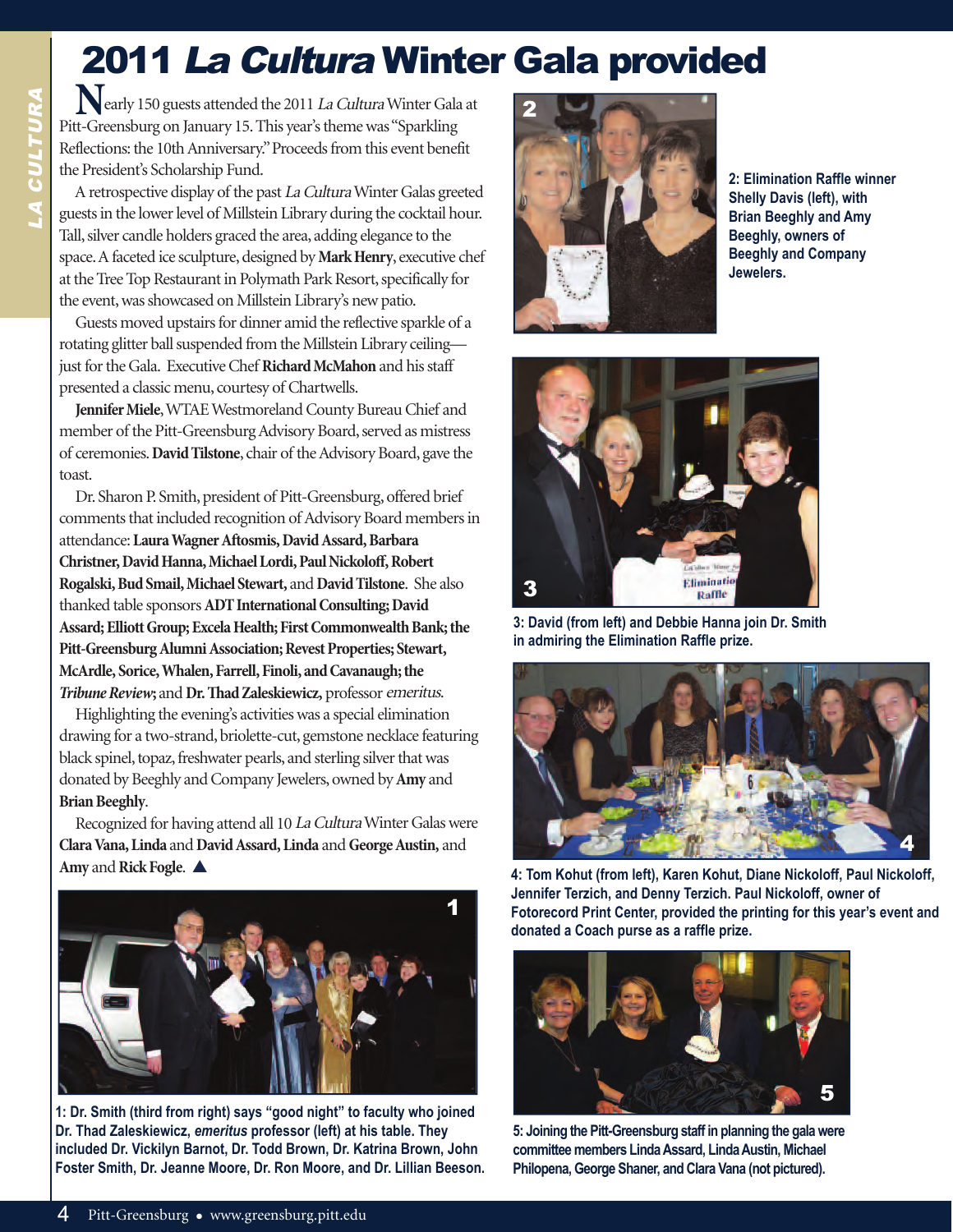# sparkling reflections for the 10th anniversary



**6: THE ExCELA HEALTH TABLE --** *seated* **Becky Raneri, Sam Raneri, Debbie Busch, Mike Busch and** *standing* **Robert Rogalski, Kirk Miller, Ron Ott**



**7: THE DAVID ASSARD TABLE --** *seated* **Nancy Anderson, Chuck Anderson, JoAnn Lightcap, Bob Lightcap and** *standing* **George Austin, Linda Austin, David Assard, Linda Assard, Sheila Caramella, Art Caramella**



**8: THE REVEST PROPERTY TABLE --** *seated* **Bob Maldonado, Terri Maldonado, Laura Wagner Aftomis, Charles Aftomis and** *standing* **Kathleen Graham, Cheryl Kubas, Eric Kubas**



**10: Representing the PGAA were** *seated* **Brian Root '04, Frank Spoto '99, Mary Lynn Yothers, DC, '80 and** *standing* **David Schimizzi '78 DEN, Sandy Schimizzi '76 MEd, Jessica Dick '09.**



**11: David Tilstone (left), Nicole Singer, Dick Singer, and Bud Smail**

**12: Michael Stewart (left) and Barbara Christner**

**13: Clara Vana (left), a**  *La Cultura* **Gala committee member who has attended all 10 galas, visits with Joyce Bucchi '09 and Carl Bucchi.**





**9: THE ELLIOTT GROUP TABLE --** *seated* **Denise Lordi, Michael Lordi, Gary Davis, Shelly Davis, and** *standing* **Denny Bierbower, Cathy Bierbower**

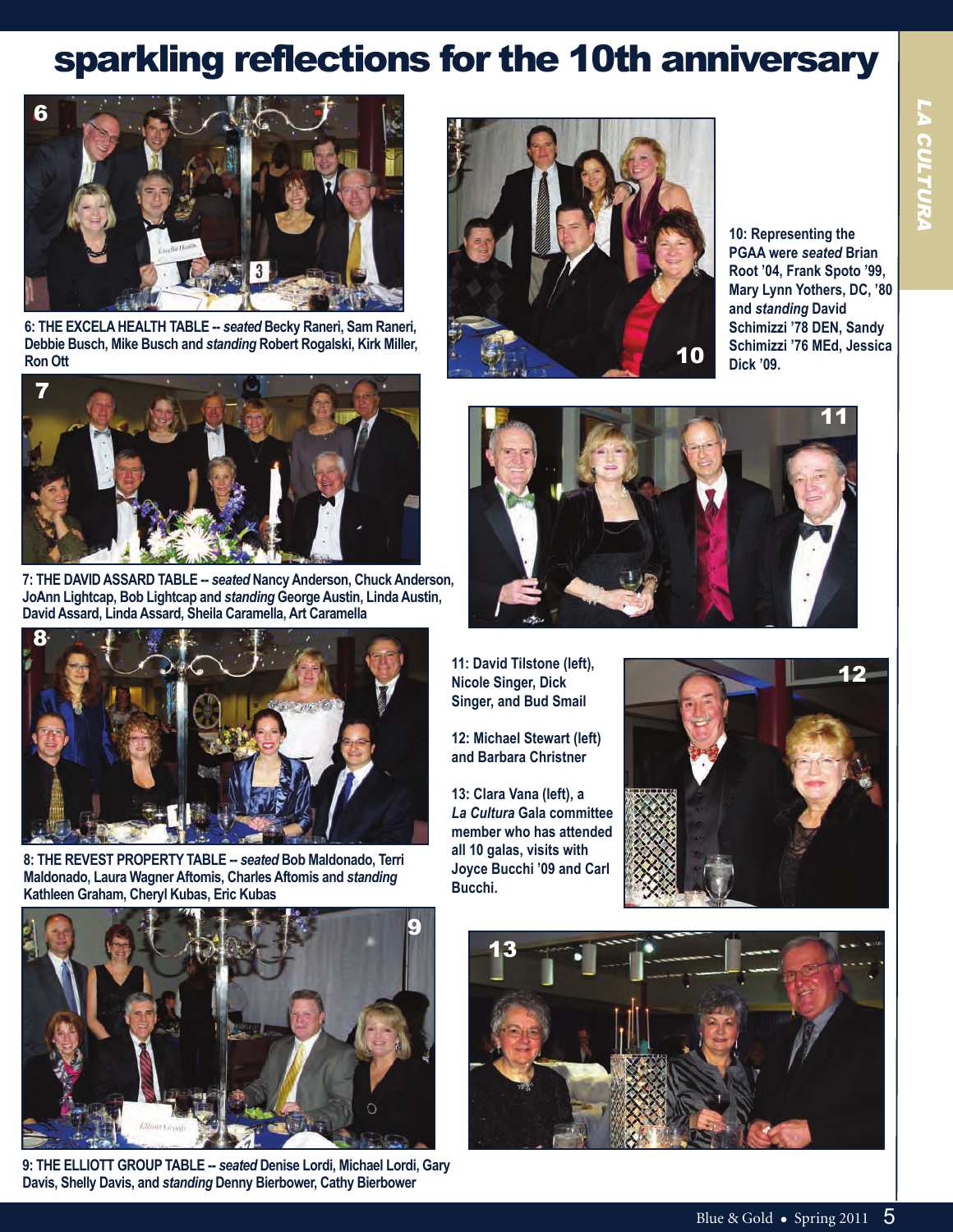## Alumna Teresa Petrick '79 shares her memories of influential faculty member Dr. Guy Rossetti



**Teresa "Terri" (Glenn) Petrick '79, president of UPMC St. Margaret in Pittsburgh, has been working in healthcare administration for nearly 30 years. Petrick is responsible for the operations of a 250-bed acute care hospital. A native of White Oak, PA, she resides in North Huntingdon, PA, with her husband, Dr. David Petrick, an oral surgeon who graduated from the University of Pittsburgh Dental School. Her daughter Anne also is a graduate of the University of Pittsburgh Dental School.** 

**Petrick was the recipient of the UPMC Executive Partnership Award in July 2010 and a finalist for the Greater Pittsburgh Athena Award in 2009. A member of the board of directors at La Roche College, Petrick enjoys working with local businesses and is a co-chair of the American Diabetes Association's Step Out to Walk to Fight Diabetes held at the Pittsburgh Zoo.**

**In a recent interview, she shared how Guy Rossetti, PhD and professor of Spanish, influenced her decision to pursue a career in healthcare administration.**

"Dr. Guy Rossetti was a much-loved professor at Pitt-Greensburg," says Petrick. "He invested his time and efforts in me—and I'm sure many others—to help synthesize my interests into a vision for my future."

Petrick matriculated to Pitt-Greensburg with an interest in health sciences, language arts, and business administration. She chose business as her major, but also graduated with minors in biology and Spanish.

She notes, "I was able to minor in Spanish despite the fact that the campus was small and still growing. Dr. Rossetti was very creative in terms of allowing me to continue my interests, and that was just the kind of person he was. He would do anything for a student."

She credits Dr. Rossetti with encouraging her to continue her education by going to an interview at the Graduate School of Public Health.

"I wasn't sure that was what I wanted to do. I put it off, but he persisted in talking to me about the Graduate School of Public Health, telling me it would be a perfect merger of my interests. Out of respect for him, I eventually agreed to the interview," explains Petrick.

Three interviews later that included the dean of the school, a professor in the program, and an alumnus of the program,

Petrick received an offer from the alumnus to work part-time at Children's Hospital while attending graduate school. She accepted the position and assisted in writing a certificate of need for the hospital.

"All of this happened because Dr. Rossetti took the time and interest to guide me. What I learned is that it is important to invest in young people, and it is important as you grow professionally to give back, to be willing to be a mentor and help young professionals grow," she notes.

Petrick describes Pitt-Greensburg as the perfect environment for her because she skipped her senior year of high school and started college at the age of 17. "It was an environment with a lot of personalized academic attention. I thought I would stay here for a year and then transfer. I really enjoyed the environment, and I stayed."

She would recommend the campus to others, and adds, "Every student has different needs and interests. Pitt-Greensburg provides an opportunity to get an individualized education and to be a standout student."

If a particular professor played a major influence in your college or professional career, please share your story with us by emailing upgalum@pitt.edu or calling 724-836-7496.

## who was Dr. Guy Rossetti?



**Guy Rossetti, PhD, joined the faculty at the University of Pittsburgh at Greensburg in 1969, six years after the campus was founded, as an assistant professor of Hispanic Languages and Literature. In 1981, he was named director of Student Affairs** 

**followed by Dean of** 

**Administration in 1982. In 1994, Rossetti took on the role of vice president of Administrative Affairs.**

**In addition to teaching and his duties as an administrator, he also served as the advisor for the**  **Student Government Association and the Westmoreland Pitt Club, the precursor to the Pitt-Greensburg Alumni Association.**

**Rossetti died in 1998 at the age of 55. In materials stored in the Millstein Library Archives, he is described as "a vital force on this campus since 1969 . . . responsible for the rapid development of the school's facilities during the past 20 years" and is credited with guiding the construction of the Faculty Office Building, Ferguson Theater, several residence halls, and Millstein Library.**

**Respected by both colleagues and students, a quote from the Pitt-Greensburg student newspaper probably best describes him: "Rossetti was forever interested in his**  students."**A**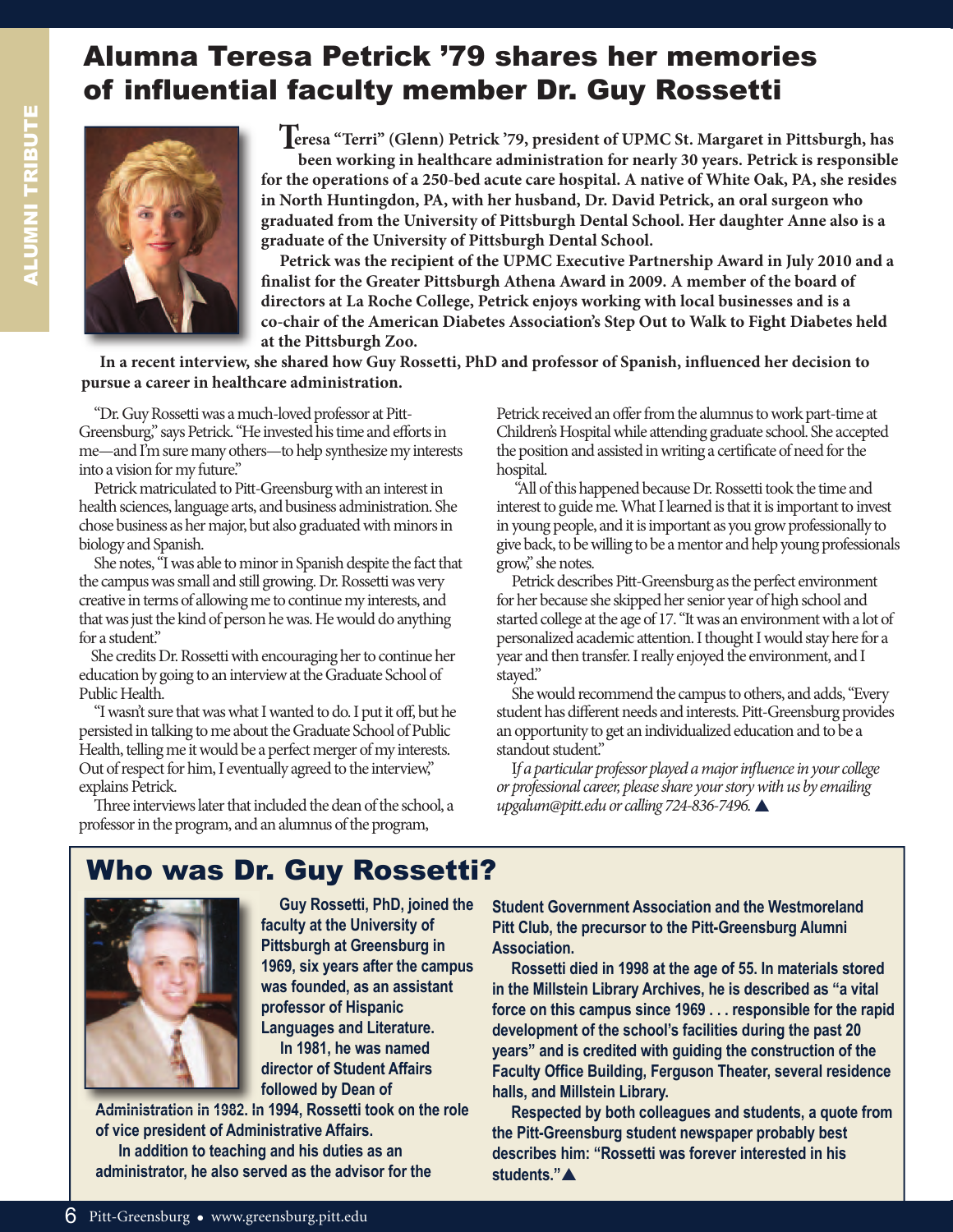## Summer Science and Math Experience receives funding



**Students examine water samples from Slate Run Creek during SSME 2010.**

**T**wo local foundations are again providing funds for this year's Summer Science and Math Experience (SSME) that will allow 18 students from two area high schools to participate in the program.

A \$10,000 grant was received from the McFeely-Rogers Foundation that will allow 12 students from Greater Latrobe School District to participate. A \$5,000 grant from the Eberly

Foundation will allow six students from the Connellsville School District to participate.

SSME 2011 is a week-long residency program designed to help students going into the ninth grade to experience the wonder of science using inquirybased, hands-on learning techniques. Participants learn that careers in the STEM (science, technology, engineering, and math) fields can be fun, exciting, and rewarding. In addition to participating in workshops presented by Pitt-Greensburg faculty, the students also go on a field trip to the nuclear reactor at Penn State University. Dr. Thad "Ted" Zaleskiewicz, PhD and emeritus professor of Physics, directs the program, marking its third year.



SAVE THE DATE Pitt-Greensburg Golf Outing 2011

Friday, September 30 • 8:30 a.m. shotgun start Greensburg Country Club • Watch for more details

### Pitt-Greensburg basketball players ranked in Conference and Division III

Two Pitt-Greensburg basketball players have earned national and conference rankings for their performances this season, and a third player recently scored his 1,000th career point.

Sophomore center David Palmer, from Pittsburgh, is ranked ninth in the NCAA Division III in double-doubles and 29th in rebounding. He also is ranked first in the AMCC in rebounding (10.6 per game) and field goal percentage (.598), while being ranked second in scoring (18.9 points per game). Palmer earned AMCC Player of the Week honors twice this season for his efforts during the week ending November 22, 2010, and the week ending February 13.

Senior guard Josh Kucenic, of Lansdale, PA, became the sixth men's basketball player in school history to record 1,000 career points. Kucenic leads the AMCC with his .884 free-throw percentage.

Senior forward Casey Stanton, from Mechanicsburg, PA, leads the Lady Bobcats in scoring with 462 points at this writing. She is ranked 44th in the NCAA Division III in scoring (19.3 points per game), ninth in rebounding, and 5th with 11 double-doubles for the season. Twice named an AMCC Player of the Week this season, she leads the conference in points per game (19.3) and rebounds per game (4.4), while ranking second in blocks (3.5 per game) and third in steals (2.7 per game). For the most up-to-date information about Pitt-Greensburg Athletics, visit www.greensburg.pitt.edu/athletics. △

# Spring Events

*continued from page 8*

#### March 31 & April 1-2

The Pitt-Greensburg Theatre Company presents You Can't **Take It With You**by Moss Hart & George Kaufman as its spring production. Performances begin at 7:30 p.m. in Pitt-Greensburg's Ferguson Theater. For ticket and dinner theater information, contact Dr. Stephen Schrum, director of Theatre, at 724-836-7483.

#### April 7

Dr. William P. Abbett, a research physicist at the Space Sciences Laboratory at the University of California at Berkley will present "The Sun as an Astrophysics Rosetta **Stone"** at 7 p.m. in the Mary Lou Campana Chapel and Lecture Hall. This program is open to the public at no charge.

#### April 9

e **Pitt-Greensburg Chorale & Chamber Singers** will team with choirs from Seton Hill University to perform selections from Carl Orff's "Carmina Burana" in a concert at Seton Hill University's Performing Arts Center. This program begins at 8 p.m. and is open to the public at no charge.

#### April 11

e **2011** *La Cultura***Lecture Series presents "Gods in the Bazaar: Images in Indian Vernacular Capitalism"**by Kajri Jain, PhD and assistant professor of Art History at the University of Toronto, at 7 p.m. in Village Hall 118. This event is free and open to the public.

#### April 13

e **Pitt-Greensburg Chorale & Chamber Singers** will team with choirs from Seton Hill University to perform selections from Carl Orff's "Carmina Burana" in a concert at Pitt-Greensburg's Ferguson Theater. This program begins at 7:30 p.m. and is open to the public at no charge.

#### April 14

**Kenneth Duberstein,**who served as U.S. President Ronald Reagan's Chief of Staff from 1988 to 1989, will be the featured speaker for the **2011 Dr. Bernard Cobetto**  Lecture, which will be held in Ferguson Theater at 7 p.m. This event is free and open to the public, who may register by calling 724-836-7497.

#### April 18

Pitt-Greensburg's Joan Chambers Concert Series presents **Samuel Oram & Shou Ping Liu**at 7:30 p.m. in the Mary Lou Campana Chapel and Lecture Hall. They will perform Rachmanioff"s "Piano concerto in D minor, Op 30" and Debussy's "Petite Suite for Four Hands." This event is open to the public at no charge.

#### April 30

Pitt-Greensburg will hold its **Commencement** at 11 a.m. on Ridella Field (weather permitting). Additional details are available at www.greensburg.pitt.edu/graduation.